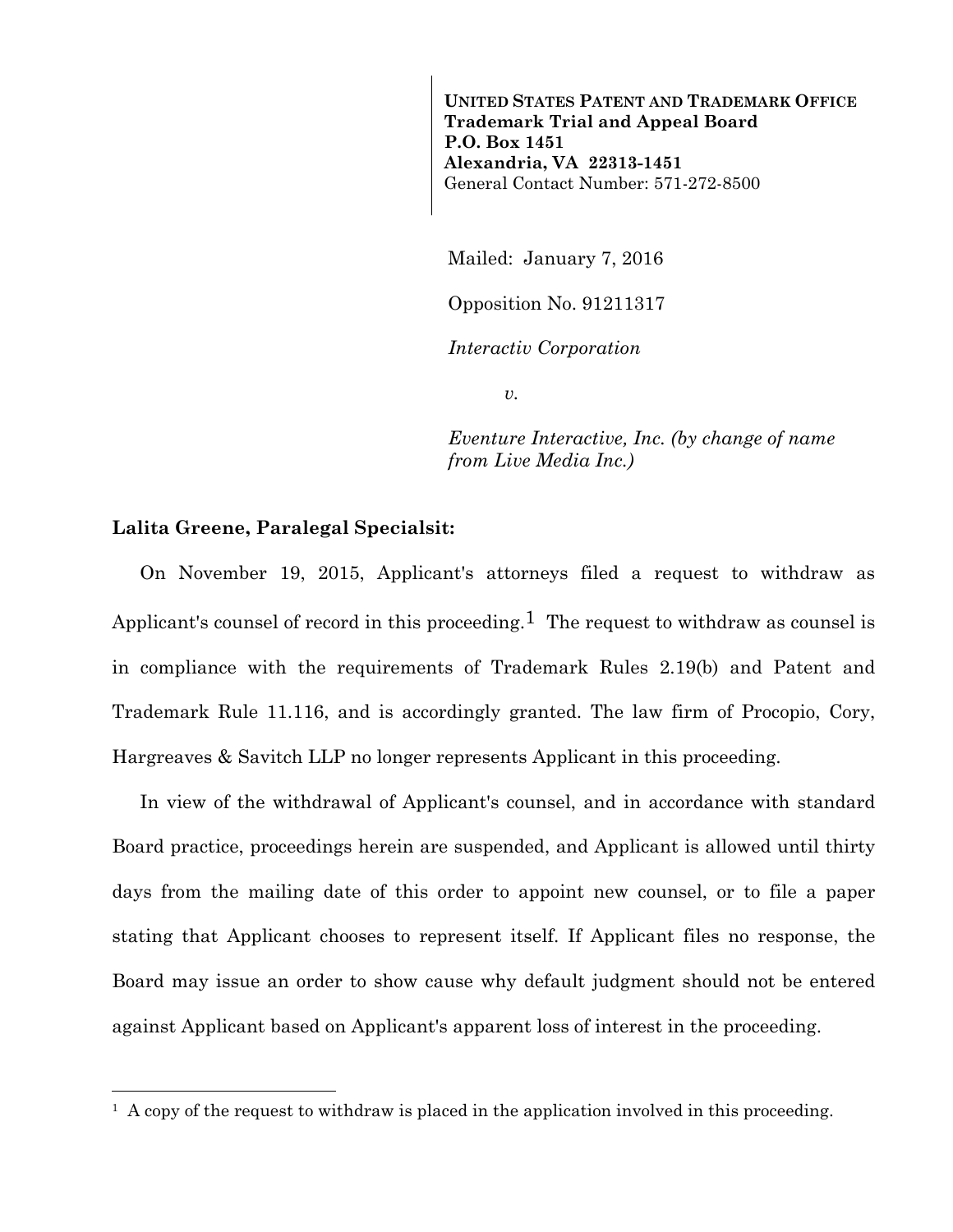Opposition No. 91211317

Proceedings are otherwise suspended pending response to this order.

The parties will be notified by the Board when proceedings are resumed, and dates

will be reset, as appropriate.<sup>2</sup>

A copy of this order has been sent to all persons listed below.

cc: Eventure Interactive, Inc. (by change of name from Live Media Inc.) 3420 Bristol Street, 6h Floor Costa Mesa, California 92626

John D. Tran Rhema Law Group, P.C. 1 Park Plaza 6th Floor Irvine, CA 92614

Barry F. Soalt Heather A. Cameron Procopio, Cory, Hargreaves & Savitch, LLP 525 B Street, Suite 2200 San Diego, California 92101

 $\overline{a}$ 

## Information regarding legal representation

Although Patent and Trademark Rule 11.14 permits an entity to represent itself, it is strongly advisable for a party who is not acquainted with the technicalities of the procedural and substantive law involved in *inter partes* proceedings before the Board to secure the services of an attorney who is familiar with such matters. The United States Patent and Trademark Office (USPTO) cannot aid in the selection of an attorney. As the impartial decision maker, the Board may not provide legal advice; it may provide information solely as to procedure.

<sup>2</sup> The parties stipulated motion filed November 19, 2015, to extend Applicant's deadline to respond to Opposer's motion to for summary judgment is granted. Trademark Rule 2.127(a). Accordingly, Applicant's response was due December 23, 2015.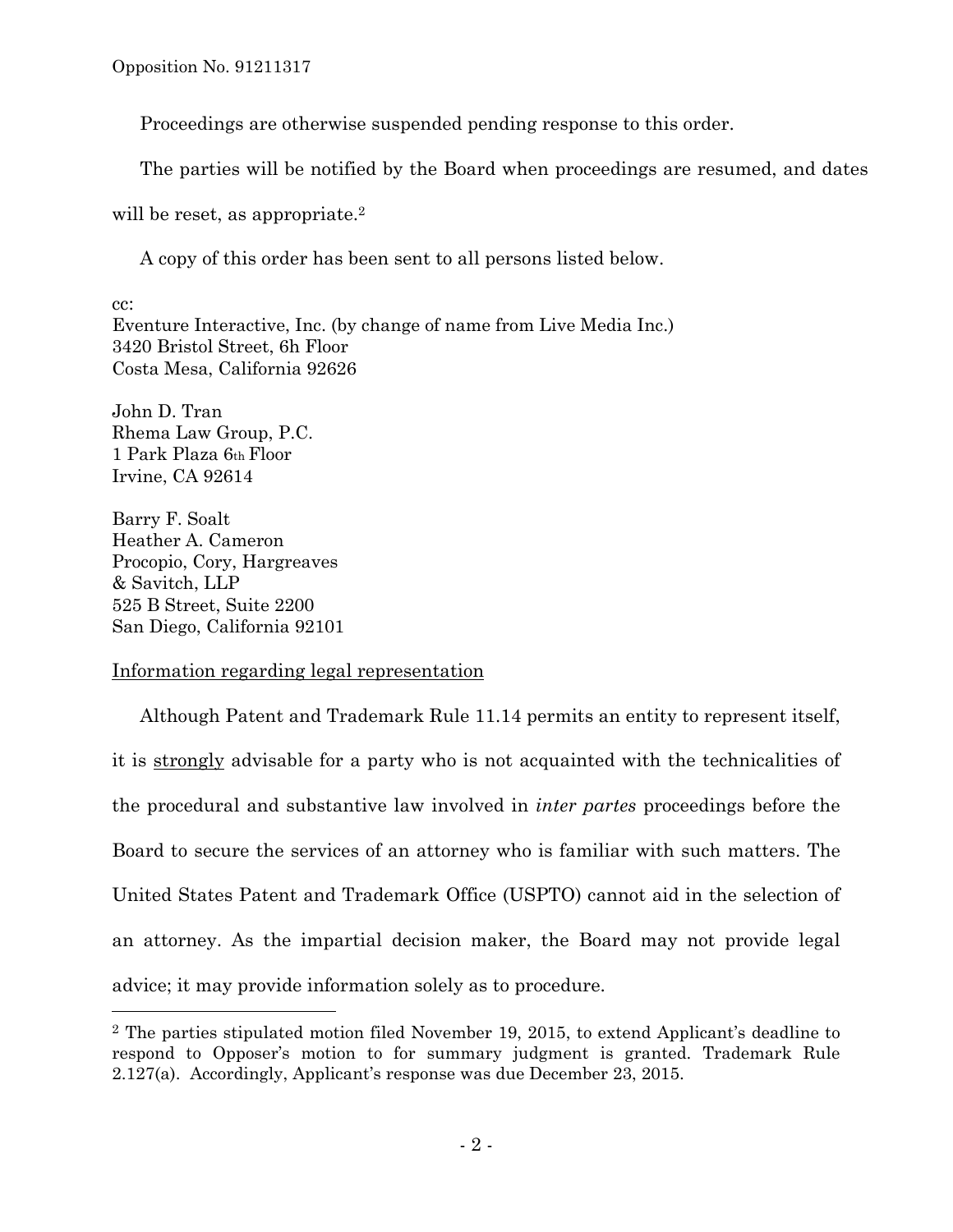Opposition No. 91211317

l

Any party who does not retain counsel should be familiar with the authorities governing this proceeding, including the Trademark Trial and Appeal Board Manual of Procedure (TBMP), and the Trademark Rules of Practice (37 C.F.R. Part 2), both accessible directly from the Board's web page: http://www.uspto.gov/trademarks/process/appeal/index.jsp. Also on the Board's web page are links to ESTTA, the Board's electronic filing system3 at http://estta.uspto.gov, and TTABVUE, for case status and prosecution history at http://ttabvue.uspto.gov/ttabvue.

Trademark Rules 2.119(a) and (b) require that every paper filed in the USPTO in a proceeding before the Board must be served upon the attorney for the other party, or on the party if there is no attorney. Proof of service must be made before the paper will be considered by the Board. Accordingly, copies of all papers filed in this proceeding must be accompanied by a signed statement indicating the date and manner in which such service was made. *See* TBMP § 113.03. The statement, whether attached to or appearing on the paper when filed, will be accepted as prima facie proof of service, must be signed and dated, and should take the form of a certificate of service as follows:

**I hereby certify that a true and complete copy of the foregoing (insert title of submission) has been served on (insert name of opposing counsel or party) by mailing said copy on (insert date of mailing), via First Class Mail, postage prepaid (or insert other appropriate method of delivery) to: (name and address of opposing counsel or party).** 

<sup>&</sup>lt;sup>3</sup> The Board strongly encourages parties to file all papers through ESTTA, which operates in real time and provides a tracking number that the filing has been received. For assistance in using ESTTA, call 571-272-8500.